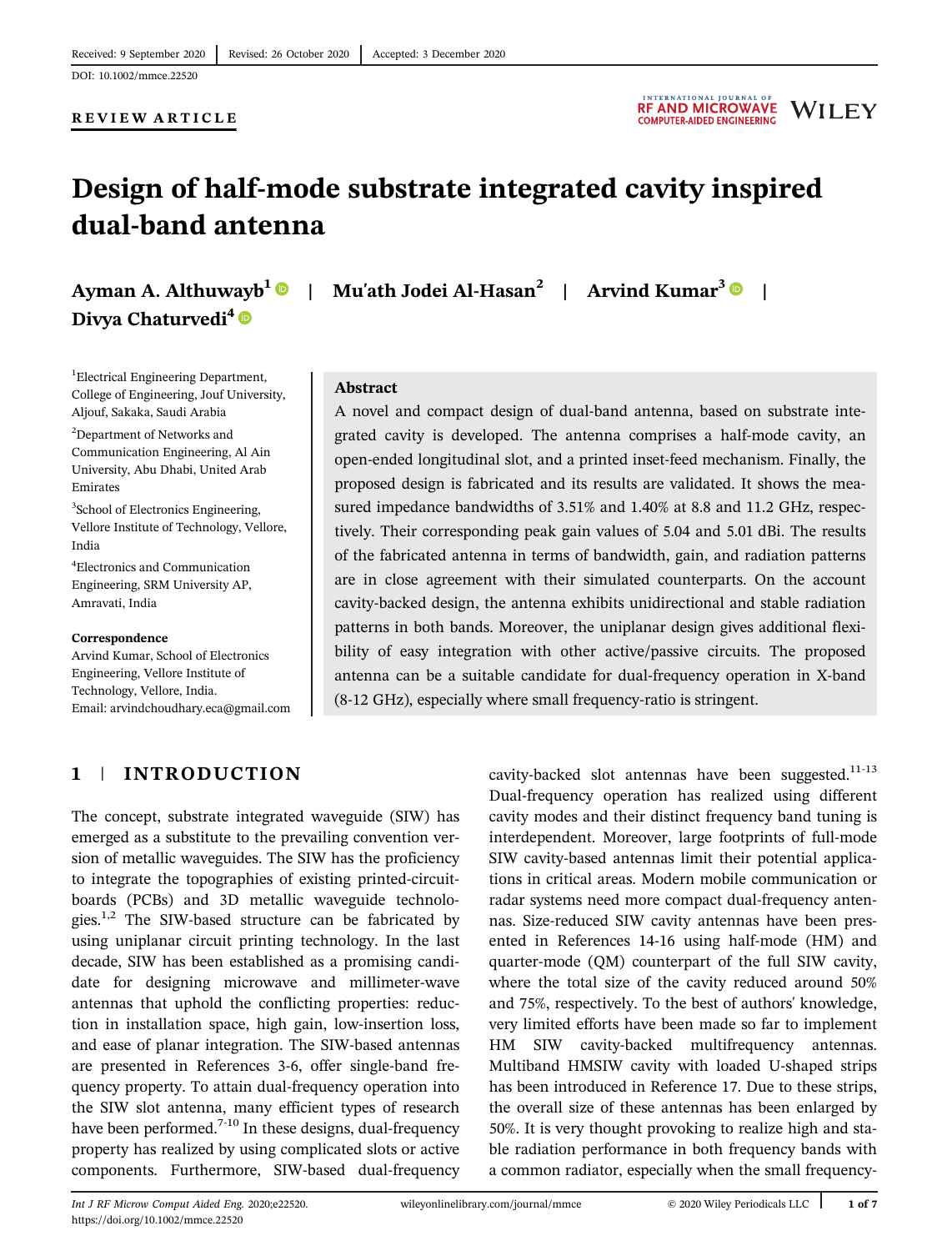ratio is stringent. Moreover, it is very challenging to design miniaturized antennas, as the gain and bandwidth of the antenna is frequency and size-dependent.

To this end, a study of an HM substrate integrated cavity inspired dual-frequency antenna is presented for dual-band applications. The antenna uses an open-ended longitudinal slot as a radiator and a couple of metallic vias around it. These vias play a critical role in impedance matching and independent frequency band tuning. Owing to HM cavity topology, the antenna possesses compact size with a simple inset-feed mechanism. Finally, the design is fabricated using the PCB technique. Simulated results are confirmed with the measured ones. Moreover, the overall performance of the antenna is comparable to the conventional full-mode SIW-based designs.

# 2 | ANTENNA CONFIGURATION AND DESIGN PROCESS

SIW structure has a dielectric substrate with copper laminates on top and bottom, which forms the broad walls while the rows of embedded metallic vias act as lateral/ side-walls of the equivalent conventional waveguide. To avoid the energy leakage-loss from the gaps between the vias, the condition given in Reference 18 must be satisfied. The electric field distributions of full SIW and HMSIW cavity resonators, operating in the fundamental  $TE<sub>110</sub>$  mode are shown in Figure 1A and it can be estimated by Equation  $(1)$ .<sup>19</sup>

 $\overline{0}$ 

$$
f_r = \frac{c}{2\sqrt{\varepsilon_r}} \sqrt{\left(\frac{1}{W_{\text{eff}}}\right)^2 + \left(\frac{1}{L_{\text{eff}}}\right)^2},\tag{1}
$$

where,

$$
L_{\rm eff} \text{or } W_{\rm eff} = W \text{ or } L - 1.08 \frac{d^2}{p},\tag{2}
$$

 $L$  and  $W$  are the physical dimensions of SIW cavity,  $d$  is diameter and  $p$  the pitch distance of the vias. The resonant frequency would depend on the different combinations of the dimension W and L.

Essentially, HMSIW counterpart was obtained by cutting the SIW along the magnetic-wall,<sup>20</sup> as denoted by  $\sigma$ − o 0 . HMSIW upholds a similar field distribution with half in magnitude or size. The geometry of the proposed single-layered HMSIW antenna is shown in Figure 1B. It consists of an HMSIW cavity resonator with an openended slot and a pair vias are loaded in the vicinity of the broadside of the slot. The antenna radiates into the air through the slot and opened aperture of the HM cavity when it is excited by a simple inset-feed mechanism of the characteristic impedance of 50  $Ω$ . The initial dimensions of the SIW cavity resonator have been determined from the center frequency of X-band (8-12 GHz) and the cutoff frequency 6.3 GHz of the  $TE_{10}$  mode.<sup>14</sup>

Conventionally, the HMSIW cavity introduces a single resonant frequency. To extend the antenna capability to dual-band, the proposed longitudinal slot is carved on the top of the cavity. This slot divides HMSIW into two halves (QMSIW-like resonators) and introduces the hybrid modes in the vicinity of the primary resonant frequency. Furthermore, these resonant frequencies are tuned with the help of the loaded vias, namely,  $v_1$  and  $v_2$ as shown in Figure 1. The design process of the antenna begins with an HMSIW resonator (case\_A), followed by an open-ended longitudinal slot-loaded HMSIW (case\_B).

 $l_{vl}$ 0000000000 Magnetic wall  $\overline{\circ}$ w ooo  $(A)$  $(B)$ 

FIGURE 1 The design concept. A, The electric field of full SIW and HMSIW cavity resonator at dominant  $TE<sub>110</sub>$  mode and. B, Design's front and lateral view. ([in mm]:  $l_{cav} = 19.27$ ,  $w_{cav} = 20.2, w_{q1} = w_{q2} = 9.45, P = 1.5,$  $d = 1.0, w_s = 1.3, l_s = 10.6, l_{v1} = 6.0,$  $l_{v2} = 3.25$ ,  $w_f = 2.4$ ,  $g = 0.9$ ,  $h = 0.787$ ). HM, half-mode; SIW, substrate integrated waveguide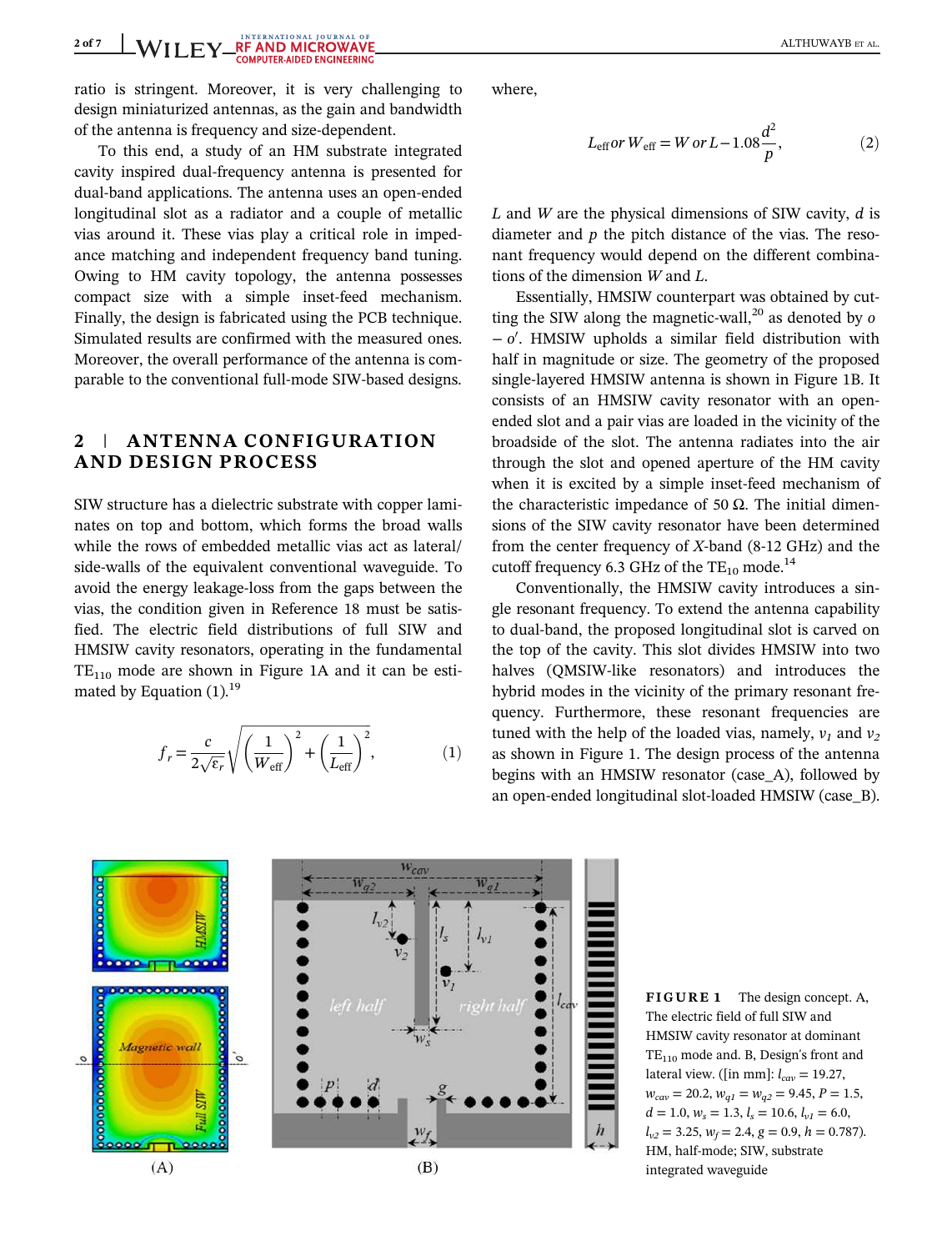As this slot divides the cavity and perturbs the field distribution of  $TE_{10}$  mode, which generates hybrid modes the vicinity of its primary resonant frequency. The resonances due to the hybrid modes tuned with the help of vias  $v_1$  and  $v_2$  at the lower frequency  $(f_L)$  and higher frequency  $(f_H)$  bands, respectively (case C). A detailed study about such hybrid mode generation is investigated in Reference 11. The antenna performance at the design evolution stages is shown in Figure 2. Finally, the proposed dual-frequency antenna operates in bands of  $f_L$  of 8.67 to 8.98 GHz and  $f_H$  of 11.15 to 11.32 GHz. The radiation mechanism of the antenna has been explained with the help of absolute electric field distributions the resonant frequencies. As Figure 3A shows the field distribution at the  $f_L$ . It can be observed that the right half of HMSIW cavity is predominant in contributing radiation through an open aperture. The two resonances are appearing in lower frequency band is due to two nearby degenerate modes and are differing in the magnitude and phase. Similarly, at  $f_H$  only the left half of the cavity contributes to the radiation (Figure 3B). Thus, the antenna independently radiates into the free space via dedicated aperture of the cavity when operates in the lower and higherfrequency band, respectively. Moreover, the radiating aperture's length is around the half-wavelength at the corresponding resonant frequency and can be controlled by changing the locations of the  $v_1$  and  $v_2$ . The antenna design has been optimized by using a CST electromagnetic simulator. Finally, optimized antenna parameters are denoted in Figure 1.



FIGURE 2 A, HMSIW cavity (case\_A). B, HMSIW with a longitudinal slot (case\_B). C, Proposed design with loaded vias (case\_C). D, Performance at antenna evolution stages. HM, halfmode; SIW, substrate integrated waveguide



FIGURE 3 Absolute electric field on the top metallic layer at the frequencies. A, 8.92 GHz and B, 11.24 GHz

The characteristic impedance of the HMSIW antenna is very sensitive to these loaded-vias. The locations of the vias have optimized to excite the antenna for dualfrequency operation. For better understanding, a parametric study of locations of  $v_1$  and  $v_2$  is shown in Figure 4. The impedance matching at the  $f_L$  and  $f_H$  can be achieved by tuning the parameters  $l_{v1}$  and  $l_{v2}$ , respectively. Furthermore, resonant frequencies  $f_L$  and  $f_H$  of the antenna can be shifted by changing the parameters  $w_{q1}$ and  $w_{q2}$  respectively as shown in Figure 5. Thus, antenna gives a degree of freedom to tune the resonant frequency without affecting the other band, except a slight impedance mismatch. Moreover, this design topology reduces the size of antenna overall significantly while maintaining reliable performance.

A brief design guideline for the proposed antenna is suggested as: (i) Design HMSIW cavity resonator with a resonant frequency is average required  $f_L$  and  $f_H$ ; (ii) Insert an proposed slot in the middle of the cavity; (iii) Load the vias  $v_1$  and  $v_2$  and adjust their locations for impedance matching; (iv) Vary the length ( $w_{q1}$ ,  $w_{q2}$ ,  $l_s$ ) for desired  $f_L$  and  $f_H$ ; (v) Retune the location of  $v_1$  and  $v_2$ to attain better impedance matching.



FIGURE 4 The antenna performance with change in parameters  $l_{v1}$  and  $l_{v2}$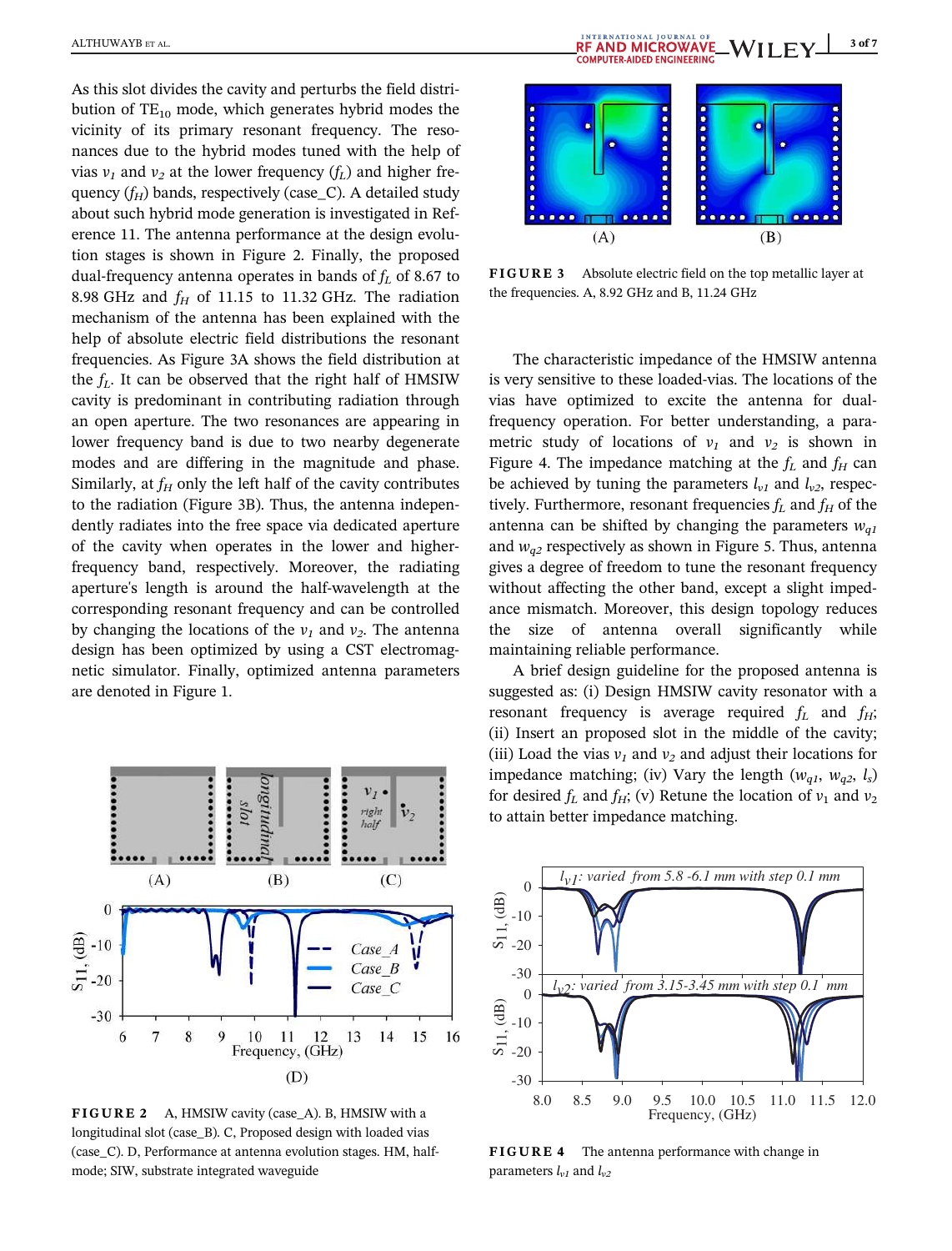

FIGURE 5 The antenna performance with change in parameters  $w_{q1}$  and  $w_{q2}$ 



FIGURE 6 The fabricated sample



**FIGURE 7** The dual-band antenna performance:  $S_{11}$  and realized gains

## 3 | RESULTS AND DISCUSSIONS

Figure 6 shows the fabricated antenna structure. The antenna structure has been fabricated by using costefficient single-layered Rogers RT/Duroid − 5880









FIGURE 8 The radiation patterns at frequencies of A, 8.72, B, 8.92 and C, 11.25 GHz in two principle cut planes

 $(DK = 2.20 + -0.02)$  with electro-deposited copper circuitry of thickness of 0.035 mm. The antenna is excited by SMA connector and its performance is examined with the help of Anritsu (Shock-Line MS46122B series) vector network analyzers (VNA). Simulated and measured  $|S_{11}|$ of the antenna is plotted in Figure 7. It reveals that the antenna shows two distinct frequency bands, a lower frequency band around 8.8 GHz and a higher frequency band around 11.2 GHz. The measured impedance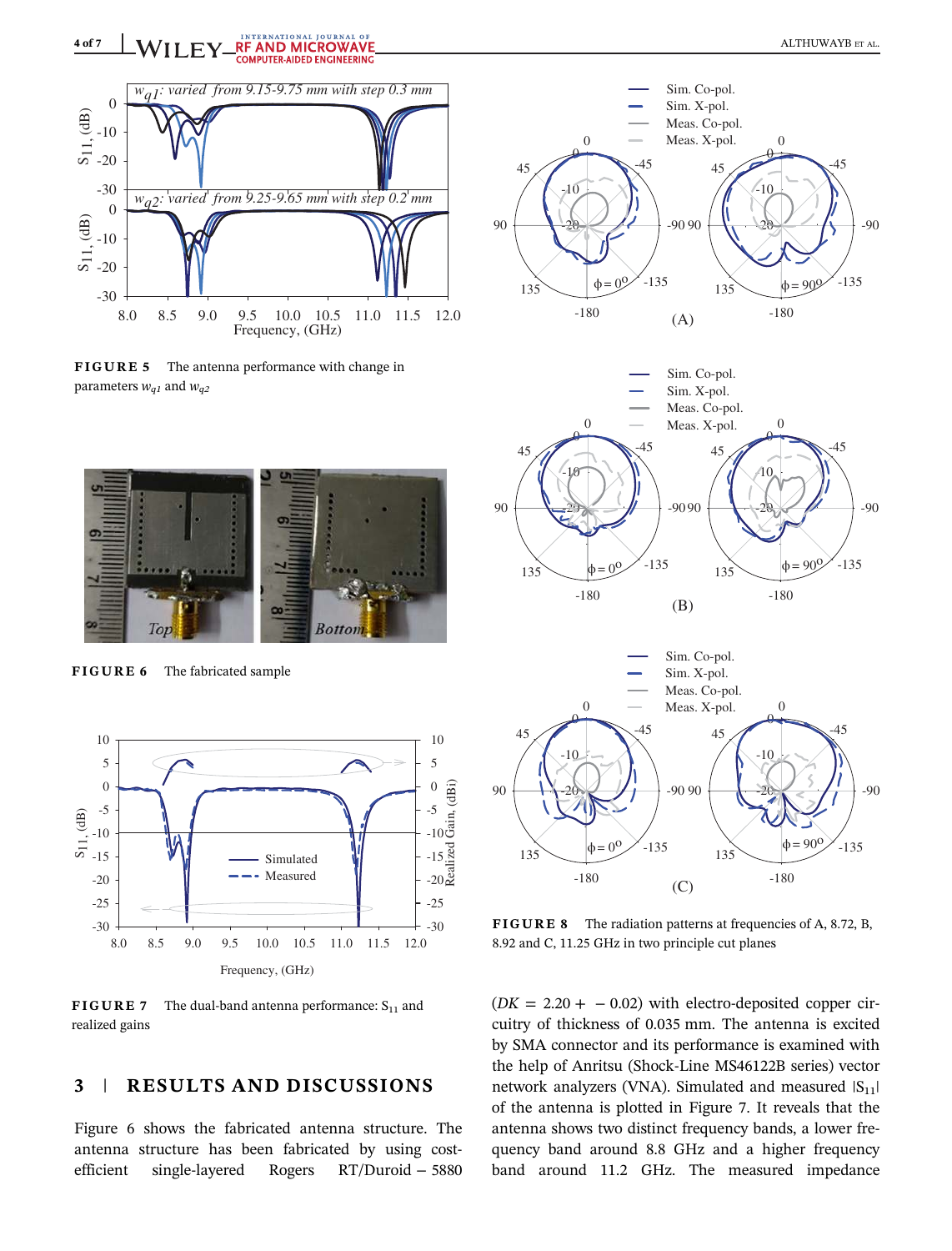| <b>Properties</b>                                                         |       | Here, $f_L = 8.8 f_H = 11.3$ ${}^{9}f_L = 9.5 f_H = 10.5$ ${}^{11}f_L = 8.6 f_H = 13.3$ ${}^{12}f_L = 25.3 f_H = 30.7$ ${}^{17}f_L = 4.6 f_H = 5.5$ |                            |                          |                             |                             |
|---------------------------------------------------------------------------|-------|-----------------------------------------------------------------------------------------------------------------------------------------------------|----------------------------|--------------------------|-----------------------------|-----------------------------|
| Thickness $(h)$<br>(mm)                                                   |       | 0.787<br>$0.031\lambda_o$                                                                                                                           | 0.50<br>$0.023\lambda_{o}$ | 1.57<br>$0.031\lambda_o$ | 0.245<br>$0.030\lambda_{o}$ | 1.575<br>$0.035\lambda_{o}$ |
| Permittivity                                                              |       | 2.2                                                                                                                                                 | 2.2                        | 2.2                      | 2.2                         | 2.2                         |
| Gain<br>(dBi)                                                             | $f_L$ | 5.3                                                                                                                                                 | 5.5                        | 5.1                      | 6                           | 5.1                         |
|                                                                           | $f_H$ | 4.3                                                                                                                                                 | 5.5                        | 6.3                      | 6                           | 5.5                         |
| <b>FTBR</b><br>(dB)                                                       | $f_L$ | 14                                                                                                                                                  | 20.8                       | <10                      | n.a.                        | 15                          |
|                                                                           | $f_H$ | 16                                                                                                                                                  | 18.1                       | <10                      | n.a.                        | 16                          |
| $BW(\%)$                                                                  | $f_L$ | 2.0                                                                                                                                                 | 1.8                        | 2.3                      | $< 0.4$                     | 1.9                         |
|                                                                           | $f_H$ | 1.4                                                                                                                                                 | 2.1                        | 6                        | < 0.4                       | 0.3                         |
| <sup>a</sup> Size<br>$(\lambda_0^2)$<br>(including<br>feeding<br>network) |       | $0.65 \times 0.60$                                                                                                                                  | $0.92 \times 0.78$         | $0.8 \times 0.9$         | $2.3 \times 0.5$            | $1.2 \times 0.61$<br>Approx |
| $FR(f_H/f_L)$                                                             |       | $1.2\phantom{0}$                                                                                                                                    | 1.3                        | $1.5\,$                  | 1.2                         | 1.2                         |
| Feeding<br>technique/<br>cavity-type                                      |       | MSL/HMSIW                                                                                                                                           | MSL/full SIW               | MSL/full SIW             | MSL/full SIW                | MSL/HMSIW                   |
| Rad. patterns                                                             |       | Unidirectional                                                                                                                                      |                            |                          |                             |                             |

TABLE I Proposed design versus reported SIW cavity antennas

Abbreviations: HM, half-mode; SIW, substrate integrated waveguide.

 $a_{\lambda_0}$ : wavelength at the lowest resonant frequency; na: not available.

bandwidths (−10 dB) at lower and higher frequency bands are 315 MHz (3.5%) and 162 MHz (1.4%), respectively. It can be witnessed that the simulated and measured  $|S_{11}|$  is in nearby. The bandwidth of the antenna can be further improved by increasing the thickness of the substrate. A comparative study of the simulated and measured gain of the antenna is also presented in Figure 7. The measured peak gain of the antenna at the resonant frequencies is 5.04 dBi and 5.01 respectively. As the antenna shows two passbands and it shows maximum gain at the corresponding resonant frequency (in-band). Also, it can be observed that the reflection coefficient does not show any glitches except the in-band, thus, negligible radiation in out-bands and the antenna gain fall down rapidly. The normalized far-field radiation patterns  $(\lambda/2\pi)$ at the frequencies of 8.72, 8.92, and 11.24 GHz are shown in Figure 8. It can be observed that the measured and simulated copolarization patterns are identically similar, and are in good mutual agreement in boresight direction. Besides, the measured and simulated cross-polarization level of the proposed antenna also shown in Figure 8.

The overall proposed circuitry-size, inclusive of insetfeed is  $20.2 \times 22.2 \times 0.787$  mm. The use of a single slot structure with dual-resonance miniaturizes the size of the antenna. This makes it a more feasible choice for dual-frequency operation, requiring compactness and

high-radiation performance Thus, it has a bright future in antenna miniaturization in millimeter-wave applications. Moreover, the antenna possesses a simple and uniplanar design, which is very convenient to integrate with associated active or passive circuitry. The proposed antenna shows flexibility in adjusting the frequency ratio by varying the concerned parameters. The performance of the proposed antenna is studied concerning to the previously reported SIW-based works in Table I. It can be experienced that the proposed design owns relatively small-size with good in-band radiation performance. Also, there are enormous scopes of extending this work to corporate-fed array configurations.

# 4 | CONCLUSION

Here, a compact and novel dual-band cavity-backed slot antenna is designed and demonstrated. The size reduction around 50% is realized by using HM substrate integrated cavity. The antenna radiates energy into the air through the dedicated aperture for each band. The antenna shows dual-frequency property within X-band with peak gain better than 5 dBi according to the measured results. The design shows unidirectional radiation patterns with high gain and moderate bandwidth at both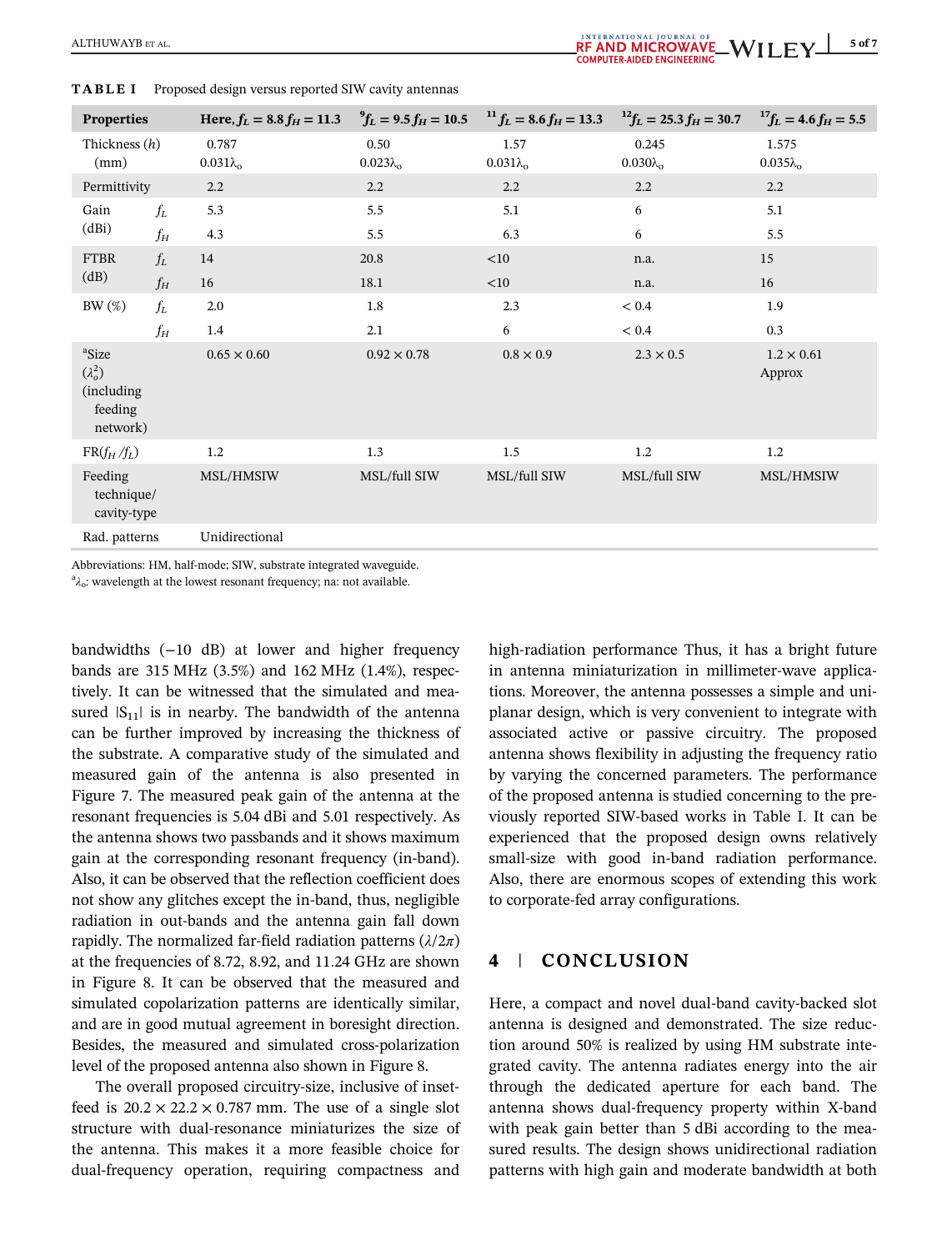# 6 of 7 WILEY REAND MICROWAVE AND MORE ALL THE RAND MICROWAVE ALL THUWAYB ET AL.

frequency bands, maintaining good in-band performance. Moreover, the resonant frequencies of the antenna can be shifted to a certain extent by changing the corresponding parameters.

#### ORCID

Ayman A. Althuwayb https://orcid.org/0000-0001-5160-5016

Arvind Kumar **b** https://orcid.org/0000-0002-9695-4399 Divya Chaturvedi Dhttps://orcid.org/0000-0003-0141-2034

### REFERENCES

- 1. Bozzi M, Georgiadis A, Wu K. Review of substrate-integrated waveguide circuits and antennas. IET Microwaves, Antennas Propag. 2011;5(8):909-920.
- 2. Kumar A, Al-Hasan MA. A coplanar-waveguide-fed planar integrated cavity backed slotted antenna array using TE33 mode. Int J RF Microwave Comput-Aided Eng. 2020;30:e22344. https://doi.org/10.1002/mmce.22344.
- 3. Luo GQ, Hu ZF, Dong LX, Sun LL. Planar slot antenna backed by substrate integrated waveguide cavity. IEEE Antennas Wireless Propag Lett. 2008;7:236-239.
- 4. Yun S, Kim DY, Nam S. Bandwidth enhancement of cavitybacked slot antenna using a via-hole above the slot. IEEE Antennas Wireless Propag Lett. 2012;11:1092-1095.
- 5. Luo GQ, Hu ZF, Li WJ, Zhang XH, Sun LL, Zheng JF. Bandwidth-enhanced low-profile cavity-backed slot antenna by using hybrid SIW cavity modes. IEEE Trans Antennas Propag. 2012;60:1698-1704.
- 6. Kumar A. Wideband circular cavity-backed slot antenna with conical radiation patterns. Microwave Opt Technol Lett. 2020;62 (6):2390-2397.
- 7. Lemey S, Declercq F, Rogier H. Dual-band substrate integrated waveguide textile antenna with integrated solar harvester. IEEE Antennas Wireless Propag Lett. 2014;13:269-272.
- 8. Giuppi F, Georgiadis A, Collado A, Bozzi M, Perregrini L. Tunable SIW cavity backed active antenna oscillator. Electron Lett. 2010;46(15):1053-1055.
- 9. Luo GQ, Hu ZF, Liang Y, Yu LY, Sun LL. Development of low profile cavity backed crossed slot antennas for planar integration. IEEE Trans Antennas Propag. 2009;57(10):2972-2979.
- 10. Li T, Meng H, Dou W. Design and implementation of dualfrequency dual-polarization slotted waveguide antenna array for ka-band application. IEEE Antennas Wireless Propag Lett. 2014;13:1317-1320.
- 11. Kumar A, Saravanakumar M, Raghavan S. Dual-frequency SIW-based cavity-backed antenna. AEU-Int J Electron Commun. 2018;97:195-201.
- 12. Jiang W, Huang K, Liu C. Ka-band dual-frequency single-slot antenna based on substrate integrated waveguide. IEEE Antennas Wireless Propag Lett. 2018;17(2):221-224.
- 13. Chaturvedi D, Kumar A, Raghavan S. A nested SIW cavitybacking antenna for Wi-fi/ISM band applications. IEEE Trans Antennas Propag. 2019;67(4):2775-2780.
- 14. Kumar A, Raghavan S. A design of miniaturized half-mode SIW cavity backed antenna. In 2016 IEEE Indian Antenna Week (IAW 2016), IEEE; 2016;9:4-7.
- 15. Dashti H, Neshati MH. Development of low-profile patch and semi-circular SIW cavity hybrid antennas. IEEE Trans Antennas Propag. 2014;62(9):4481-4488.
- 16. Sam S, Lim S. Electrically small eighth-mode substrateintegrated waveguide (EMSIW) antenna with different resonant frequencies depending on rotation of complementary split ring resonator. IEEE Trans Antennas Propag. 2013;61(10):4933- 4939.
- 17. Yang X, Ge L, Ji Y, Zeng X, Luk KM. Design of low-profile multi-band half-mode substrate-integrated waveguide antennas. IEEE Trans Antennas Propag. 2019;67(10):6639-6644.
- 18. Xu F, Wu K. Guided-wave and leakage characteristics of substrate integrated waveguide. IEEE Trans Microwave Theory Tech. 2005;53(1):66-72.
- 19. Kumar A, Chaturvedi D, Raghavan S. Design of a self-diplexing antenna using SIW technique with high isolation. AEU-Int J Electron Commun. 2018;94:386-391.
- 20. Chaturvedi D, Kumar A, Raghavan S. Wideband HMSIWbased slotted antenna for wireless fidelity application. IET Microwaves, Antennas & Propagation. 2019;13(2):258-262. https://doi.org/10.1049/iet-map.2018.5110.

### AUTHOR BIOGRAPHIES



Ayman A. Althuwayb received the B. Sc. degree (Hons.) in electrical engineering (electronics and communications) from Jouf University, Saudi Arabia, in 2011, the M.Sc. degree in electrical engineering from California State University, Fullerton, CA, USA, in 2015, and

the PhD degree in electrical engineering from Southern Methodist University, Dallas, TX, USA, in 2018. He is currently an Assistant Professor with the department of electrical engineering at Jouf University, Kingdom of Saudi Arabia. His current research interests include antenna design and propagation, microwaves and millimeterwaves, wireless power transfer, ultrawideband and multiband antennas, filters and other.



Mu'ath Jodei Al-Hasan received his B.Sc. degree in electrical engineering from the Jordan University of Science and Technology, Jordan, in 2005, the M.Sc. in wireless communications from Yarmouk University, Jordan in 2008, and the PhD

degree in Telecommunication engineering from Institut National de la Recherche Scientifique (INRS), Université du Québec, Canada, 2015. In 2013, he worked at Planet Labs. Inc, California, USA as an RF Engineer. In May 2015, he joined Concordia University as postdoctoral fellow. He is currently an Assistant Professor at Al Ain University, Abu Dhabi, UAE.